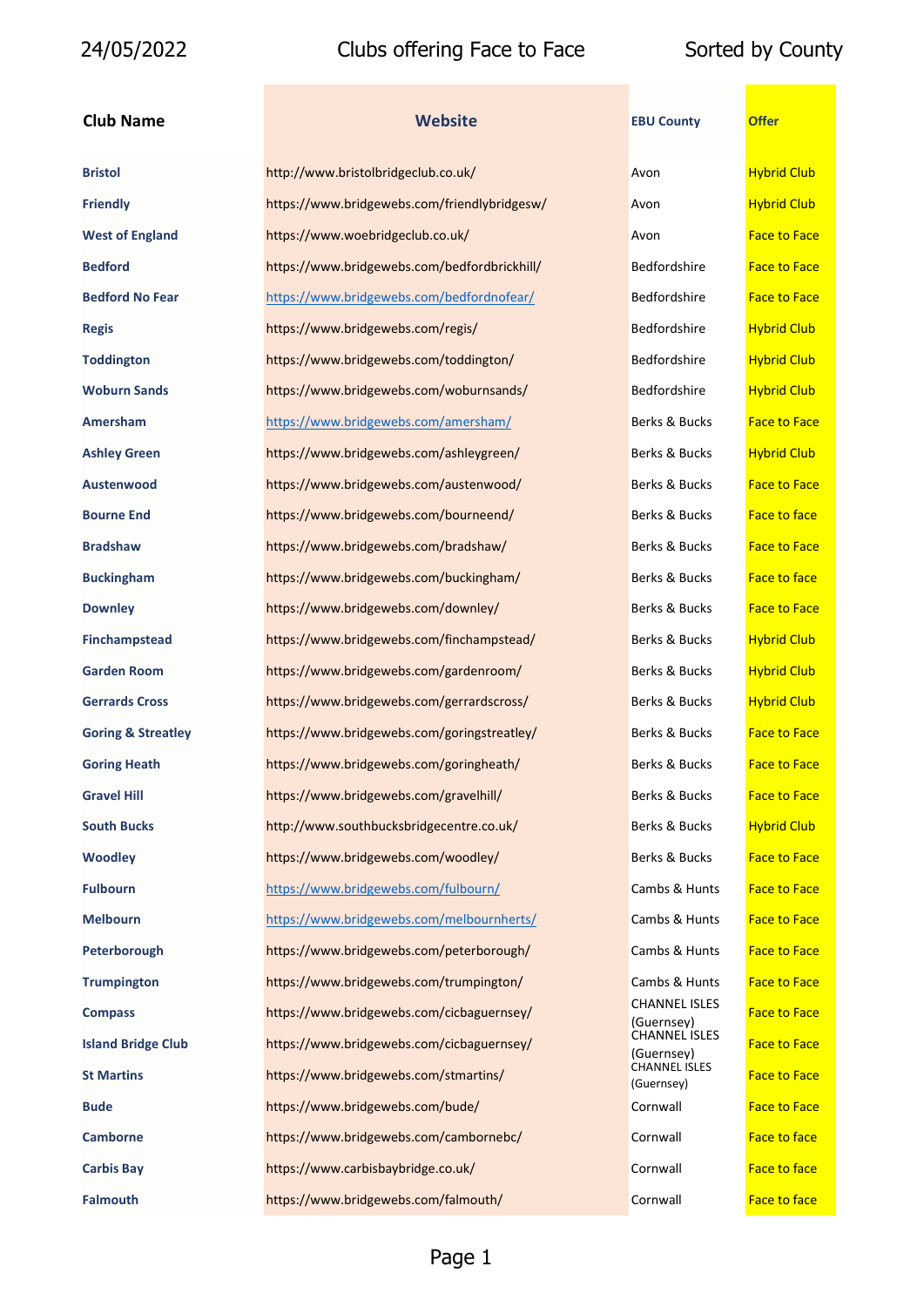| <b>Helston</b>                     | https://www.bridgewebs.com/helston/                                   | Cornwall   | <b>Hybrid Club</b>   |
|------------------------------------|-----------------------------------------------------------------------|------------|----------------------|
| <b>Liskeard</b>                    | https://www.bridgewebs.com/liskeard/                                  | Cornwall   | Face to face         |
| <b>Penventon</b>                   | https://www.bridgewebs.com/penventon/                                 | Cornwall   | <b>Face to face</b>  |
| <b>Penzance</b>                    | https://www.bridgewebs.com/penzance/                                  | Cornwall   | <b>Face to face</b>  |
| <b>Saltash</b>                     | https://cornwall-link.co.uk/activity/saltash-contract-bridge-<br>club | Cornwall   | <b>Face to Face</b>  |
| <b>St Austell</b>                  | https://www.bridgewebs.com/staustellarts/                             | Cornwall   | <b>Face to face</b>  |
| <b>St Ives</b>                     | https://www.bridgewebs.com/stives/                                    | Cornwall   | <b>Face to face</b>  |
| <b>Wadebridge (North Cornwall)</b> | https://www.bridgewebs.com/northcornwall/                             | Cornwall   | <b>Hybrid Club</b>   |
| <b>Allithwaite</b>                 | https://www.bridgewebs.com/allithwaite/                               | Cumbria    | <b>Face to face</b>  |
| <b>Arnside</b>                     | https://www.bridgewebs.com/arnside/                                   | Cumbria    | <b>Face to Face</b>  |
| <b>Barrow</b>                      | https://www.bridgewebs.com/barrow/                                    | Cumbria    | <b>Hybrid Club</b>   |
| Eden                               | https://www.bridgewebs.com/eden/                                      | Cumbria    | <b>Hybrid Club</b>   |
| <b>Grange Over Sands</b>           | https://www.bridgewebs.com/grangeoversands/                           | Cumbria    | <b>Face to Face</b>  |
| <b>Allestree</b>                   | https://www.bridgewebs.com/allestree/                                 | Derbyshire | <b>Hybrid Club</b>   |
| <b>Belper</b>                      | https://www.bridgewebs.com/belper/                                    | Derbyshire | <b>Hybrid Club</b>   |
| <b>British Rail</b>                | https://www.bridgewebs.com/britishrail/                               | Derbyshire | <b>Face to Face</b>  |
| <b>Burton Bridge</b>               | https://www.bridgewebs.com/burton/                                    | Derbyshire | <b>Face to face</b>  |
| <b>Caledonian and Ravenshead</b>   | https://www.bridgewebs.com/csb/                                       | Derbyshire | <b>Face to Face</b>  |
| <b>Chesterfield</b>                | https://www.bridgewebs.com/chesterfield/                              | Derbyshire | <b>Face to Face</b>  |
| Club <sub>52</sub>                 | https://www.bridgewebs.com/club52/                                    | Derbyshire | <b>Hybrid Events</b> |
| <b>Derby</b>                       | https://www.bridgewebs.com/derby/                                     | Derbyshire | <b>Hybrid Club</b>   |
| <b>East Midlands</b>               | https://www.bridgewebs.com/eastmidlands/                              | Derbyshire | <b>Hybrid Club</b>   |
| Glossop                            | https://www.bridgewebs.com/glossop/                                   | Derbyshire | <b>Face to Face</b>  |
| <b>Markeaton</b>                   | https://www.bridgewebs.com/markeaton/                                 | Derbyshire | <b>Face to Face</b>  |
| <b>Matlock Area U3A</b>            | https://www.bridgewebs.com/matlockareau3a/                            | Derbyshire | <b>Face to Face</b>  |
| <b>Matlock Bridge</b>              | https://www.bridgewebs.com/matlock/                                   | Derbyshire | <b>Face to Face</b>  |
| <b>New Mills</b>                   | https://www.bridgewebs.com/newmills/                                  | Derbyshire | <b>Face to Face</b>  |
| <b>Barnstaple</b>                  | https://www.bridgewebs.com/barnstaple/                                | Devon      | <b>Face to Face</b>  |
| <b>Braunton</b>                    | https://www.bridgewebs.com/braunton/                                  | Devon      | <b>Face to Face</b>  |
| <b>Budleigh Salterton Croquet</b>  | https://www.bridgewebs.com/budleighsaltertoncroquet/                  | Devon      | <b>Face to Face</b>  |
| <b>Exeter</b>                      | https://www.bridgewebs.com/exeter/                                    | Devon      | <b>Hybrid Club</b>   |
| <b>Exeter Golf and Country</b>     | https://www.bridgewebs.com/exetergolfcountry/                         | Devon      | <b>Hybrid Club</b>   |
| <b>Exmouth</b>                     | https://www.bridgewebs.com/exmouth/                                   | Devon      | <b>Face to Face</b>  |
| <b>Honiton</b>                     | https://www.bridgewebs.com/honiton/                                   | Devon      | <b>Face to Face</b>  |
| <b>Kingkerswell</b>                | https://www.bridgewebs.com/kingskerswell/                             | Devon      | <b>Face to Face</b>  |
| <b>Kingsbridge Estuary U3A</b>     | https://www.bridgewebs.com/kingsbridgeestuaryu3a/                     | Devon      | <b>Face to Face</b>  |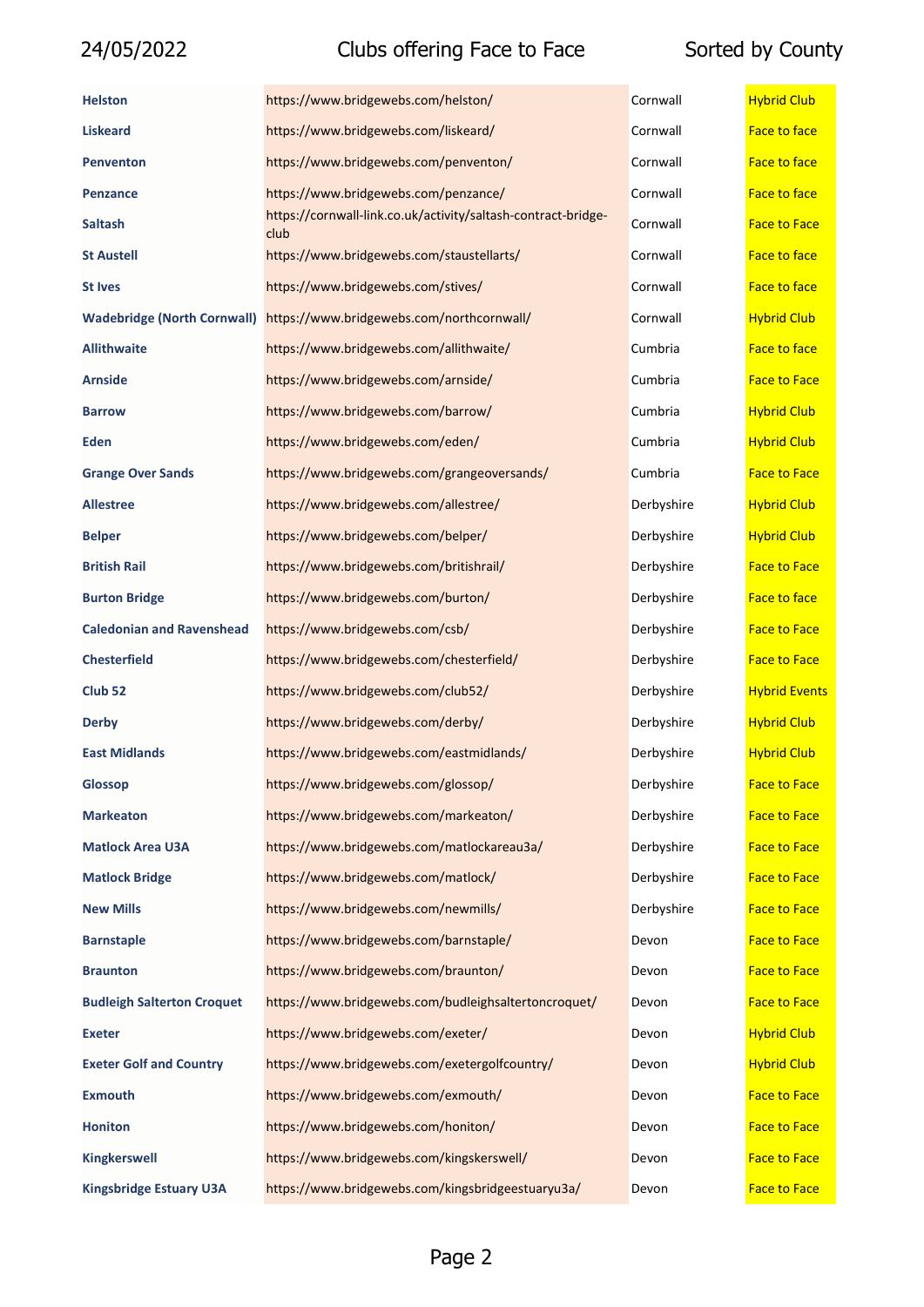| <b>Magnolia</b>                    | https://www.bridgewebs.com/magnolia/home.html   | Devon           | <b>Face to Face</b>  |
|------------------------------------|-------------------------------------------------|-----------------|----------------------|
| <b>Newton &amp; Noss</b>           | https://www.bridgewebs.com/newtonnoss/          | Devon           | <b>Face to Face</b>  |
| <b>Newton Abbot</b>                | https://www.bridgewebs.com/newton/              | Devon           | <b>Hybrid Club</b>   |
| <b>Newton Poppleford</b>           | https://www.bridgewebs.com/newtonpoppleford/    | Devon           | <b>Face to Face</b>  |
| <b>Otter</b>                       | https://www.bridgewebs.com/otter/               | Devon           | <b>Face to Face</b>  |
| <b>Paignton</b>                    | https://www.bridgewebs.com/paignton/            | Devon           | <b>Face to Face</b>  |
| <b>Sidmouth</b>                    | https://www.bridgewebs.com/sidmouth/            | Devon           | <b>Face to Face</b>  |
| <b>Silverton</b>                   | https://www.bridgewebs.com/silverton/           | Devon           | <b>Face to Face</b>  |
| <b>Teignmouth New Road</b>         | https://www.bridgewebs.com/teignmouthnewroad/   | Devon           | <b>Face to Face</b>  |
| <b>Allendale</b>                   | https://www.bridgewebs.com/allendale/           | Dorset          | <b>Hybrid Club</b>   |
| <b>Braeside</b>                    | https://www.bridgewebs.com/braeside/            | Dorset          | <b>Face to Face</b>  |
| <b>Bridport</b>                    | https://www.bridgewebs.com/bridport/            | Dorset          | <b>Hybrid Club</b>   |
| Christchurch                       | https://www.bridgewebs.com/christchurch/        | Dorset          | <b>Hybrid Club</b>   |
| <b>Highcliffe</b>                  | https://www.bridgewebs.com/highcliffe/          | Dorset          | <b>Face to Face</b>  |
| <b>St Luke's</b>                   | https://www.bridgewebs.com/stlukes/             | Dorset          | <b>Hybrid Club</b>   |
| Verwood                            | https://www.bridgewebs.com/verwood/             | Dorset          | <b>Face to Face</b>  |
| Weymouth                           | https://www.bridgewebs.com/weymouth/            | Dorset          | <b>Face to Face</b>  |
| Apple                              | https://www.bridgewebs.com/apple/               | Essex           | <b>Face to Face</b>  |
| <b>Billericay Mayflower</b>        | https://www.bridgewebs.com/billericaymayflower/ | Essex           | <b>Face to Face</b>  |
| <b>Burnham on Crouch</b>           | https://www.bridgewebs.com/burnhamoncrouch/     | Essex           | <b>Face to Face</b>  |
| <b>Clacton &amp; District ACOL</b> | https://www.bridgewebs.com/clactonacol/         | Essex           | <b>Face to Face</b>  |
| Coggeshall                         | https://www.bridgewebs.com/coggeshall/          | Essex           | <b>Face to Face</b>  |
| <b>Danbury Bridge Circle</b>       | https://www.bridgewebs.com/danburybridgecircle/ | Essex           | Face to Face         |
| <b>Heybridge</b>                   | https://www.bridgewebs.com/heybridge/           | Essex           | <b>Face to Face</b>  |
| Loughton                           | https://www.bridgewebs.com/loughton/            | Essex           | <b>Face to Face</b>  |
| <b>Mid Essex</b>                   | https://www.bridgewebs.com/firstclassbridge/    | Essex           | <b>Hybrid Events</b> |
| <b>Southend and Leigh</b>          | https://www.bridgewebs.com/southendleigh/       | Essex           | <b>Hybrid Club</b>   |
| <b>Thorpe Bay</b>                  | https://www.bridgewebs.com/thorpebay/           | Essex           | <b>Face to Face</b>  |
| <b>Waltham Forest</b>              | https://www.bridgewebs.com/walthamforest/       | Essex           | <b>Hybrid Club</b>   |
| <b>Bourton on the Water</b>        | https://u3asites.org.uk/bourton/page/16667      | Gloucestershire | <b>Face to Face</b>  |
| Cam, Dursley U3A                   | https://u3asites.org.uk/cam-dursley/page/47809  | Gloucestershire | <b>Face to Face</b>  |
| <b>Cheltenham</b>                  | https://www.bridgewebs.com/cheltenham/          | Gloucestershire | <b>Hybrid Club</b>   |
| <b>Chipping Campden</b>            | https://www.bridgewebs.com/chippingcampden/     | Gloucestershire | <b>Face to Face</b>  |
| <b>Cirencester</b>                 | https://www.bridgewebs.com/cirencesteru3agroup/ | Gloucestershire | <b>Face to Face</b>  |
| Corinium                           | https://www.bridgewebs.com/corinium/            | Gloucestershire | <b>Face to Face</b>  |
| <b>North Cotswolds</b>             | https://www.bridgewebs.com/northcotswolds/      | Gloucestershire | <b>Face to Face</b>  |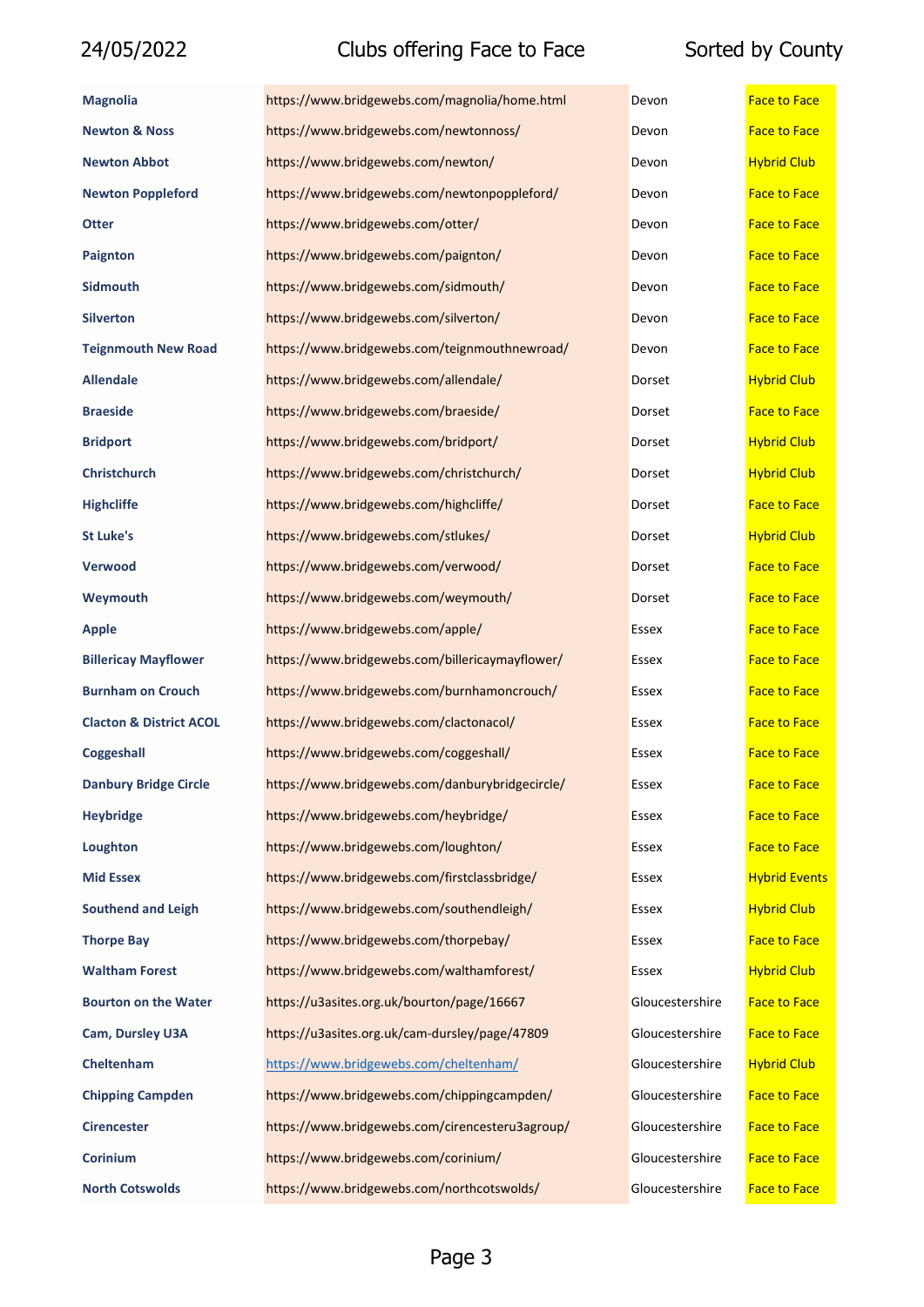| <b>South Cotswold</b>              | https://www.bridgewebs.com/southcotswold/        | Gloucestershire | <b>Face to Face</b> |
|------------------------------------|--------------------------------------------------|-----------------|---------------------|
| <b>Alton</b>                       | https://www.bridgewebs.com/alton/                | Hants & IoW     | <b>Face to Face</b> |
| <b>Badger Farm</b>                 | https://www.bridgewebs.com/badgerfarmwinchester/ | Hants & IoW     | <b>Face to Face</b> |
| <b>Badger Farm Acol</b>            | https://www.bridgewebs.com/badgerfarmacol/       | Hants & IoW     | <b>Face to Face</b> |
| <b>Basingstoke</b>                 | https://www.bridgewebs.com/basingstoke/          | Hants & IoW     | <b>Hybrid Club</b>  |
| <b>Bickerley</b>                   | https://www.bridgewebs.com/bickerley/            | Hants & IoW     | <b>Hybrid Club</b>  |
| <b>Bordon</b>                      | https://www.bridgewebs.com/bordon/               | Hants & IoW     | <b>Face to Face</b> |
| <b>Bridge for Cancer Charities</b> | https://www.bridgewebs.com/cancerresearch/       | Hants & IoW     | <b>Face to Face</b> |
| <b>Burley</b>                      | https://www.bridgewebs.com/burleybc/             | Hants & IoW     | <b>Face to Face</b> |
| <b>Chilworth</b>                   | https://www.bridgewebs.com/chilworth/            | Hants & IoW     | <b>Face to Face</b> |
| <b>Colden Common</b>               | https://www.bridgewebs.com/coldencommon2019/     | Hants & IoW     | <b>Hybrid Club</b>  |
| Cosham                             | https://www.bridgewebs.com/cosham/               | Hants & IoW     | <b>Face to Face</b> |
| <b>Denmead</b>                     | https://www.bridgewebs.com/denmead/              | Hants & IoW     | <b>Face to Face</b> |
| <b>Eastoke</b>                     | https://www.bridgewebs.com/eastoke/              | Hants & IoW     | <b>Face to Face</b> |
| <b>Emsworth</b>                    | https://www.bridgewebs.com/emsworth/             | Hants & IoW     | <b>Face to Face</b> |
| <b>Emsworth Thursday</b>           | https://www.bridgewebs.com/emsworththursday/     | Hants & IoW     | <b>Face to Face</b> |
| <b>Everton (nr Lymington)</b>      | https://www.bridgewebs.com/evertonbc/            | Hants & IoW     | <b>Face to Face</b> |
| <b>Four Parishes</b>               | https://www.bridgewebs.com/fourparishes/         | Hants & IoW     | <b>Face to Face</b> |
| <b>Hayling Island</b>              | https://www.bridgewebs.com/haylingisland/        | Hants & IoW     | <b>Face to Face</b> |
| <b>HEDCA</b>                       | https://www.bridgewebs.com/hedca/                | Hants & IoW     | <b>Face to Face</b> |
| Island (IOW)                       | https://www.bridgewebs.com/islandiow/            | Hants & IoW     | <b>Hybrid Club</b>  |
| <b>Lake Townswomens's Guild</b>    | https://www.bridgewebs.com/laketgclub/           | Hants & IoW     | <b>Face to Face</b> |
| Lymington                          | https://www.lymingtonbridgeclub.co.uk/           | Hants & IoW     | <b>Face to Face</b> |
| <b>Meon</b>                        | https://www.bridgewebs.com/meon/                 | Hants & IoW     | <b>Face to Face</b> |
| Winchester                         | https://www.bridgewebs.com/winchester/           | Hants & IoW     | <b>Face to Face</b> |
| <b>Fownhope</b>                    | https://www.bridgewebs.com/fownhope/             | Herefordshire   | <b>Face to Face</b> |
| Gateway                            | https://www.bridgewebs.com/gateway/              | Herefordshire   | <b>Face to Face</b> |
| <b>The Birches</b>                 | https://www.bridgewebs.com/birches/              | Herefordshire   | <b>Face to Face</b> |
| <b>Angus Trial</b>                 | https://www.bridgewebs.com/angustrial/           | Hertfordshire   | <b>Face to Face</b> |
| <b>Barnet U3A</b>                  | https://www.bridgewebs.com/barnetu3agroups/      | Hertfordshire   | <b>Hybrid Club</b>  |
| <b>Berkhamsted</b>                 | https://www.bridgewebs.com/berkhamsted/          | Hertfordshire   | <b>Face to Face</b> |
| <b>Berkhamsted Bowls</b>           | https://www.bridgewebs.com/berkhamstedbowls/     | Hertfordshire   | <b>Face to Face</b> |
| <b>Broxbourne</b>                  | https://www.bridgewebs.com/broxbourne/           | Hertfordshire   | <b>Hybrid Club</b>  |
| <b>Dacorum</b>                     | https://www.bridgewebs.com/dacorum/              | Hertfordshire   | <b>Face to Face</b> |
| <b>Dyrham Park</b>                 | https://www.bridgewebs.com/dyrhampark/           | Hertfordshire   | <b>Face to Face</b> |
| <b>Elstree</b>                     | https://www.bridgewebs.com/elstreebc/            | Hertfordshire   | <b>Face to Face</b> |

| iloucestershire | <b>Face to Face</b> |
|-----------------|---------------------|
| lants & IoW     | <b>Face to Face</b> |
| lants & IoW     | <b>Face to Face</b> |
| lants & IoW     | <b>Face to Face</b> |
| lants & IoW     | <b>Hybrid Club</b>  |
| lants & IoW     | <b>Hybrid Club</b>  |
| lants & IoW     | <b>Face to Face</b> |
| lants & IoW     | <b>Face to Face</b> |
| lants & IoW     | <b>Face to Face</b> |
| lants & IoW     | <b>Face to Face</b> |
| lants & IoW     | <b>Hybrid Club</b>  |
| lants & IoW     | <b>Face to Face</b> |
| lants & IoW     | <b>Face to Face</b> |
| lants & IoW     | <b>Face to Face</b> |
| lants & IoW     | <b>Face to Face</b> |
| lants & IoW     | <b>Face to Face</b> |
| lants & IoW     | <b>Face to Face</b> |
| lants & IoW     | <b>Face to Face</b> |
| lants & IoW     | <b>Face to Face</b> |
| lants & IoW     | <b>Face to Face</b> |
| lants & IoW     | <b>Hybrid Club</b>  |
| lants & IoW     | <b>Face to Face</b> |
| lants & IoW     | <b>Face to Face</b> |
| lants & IoW     | Face to Face        |
| lants & IoW     | <b>Face to Face</b> |
| lerefordshire   | <b>Face to Face</b> |
| Ierefordshire   | <b>Face to Face</b> |
| lerefordshire   | <b>Face to Face</b> |
| Iertfordshire   | <b>Face to Face</b> |
| Iertfordshire   | <b>Hybrid Club</b>  |
| lertfordshire   | <b>Face to Face</b> |
| Iertfordshire   | <b>Face to Face</b> |
| Iertfordshire   | <b>Hybrid Club</b>  |
| lertfordshire   | <b>Face to Face</b> |
| Iertfordshire   | <b>Face to Face</b> |
| $l$ ortfordchi  |                     |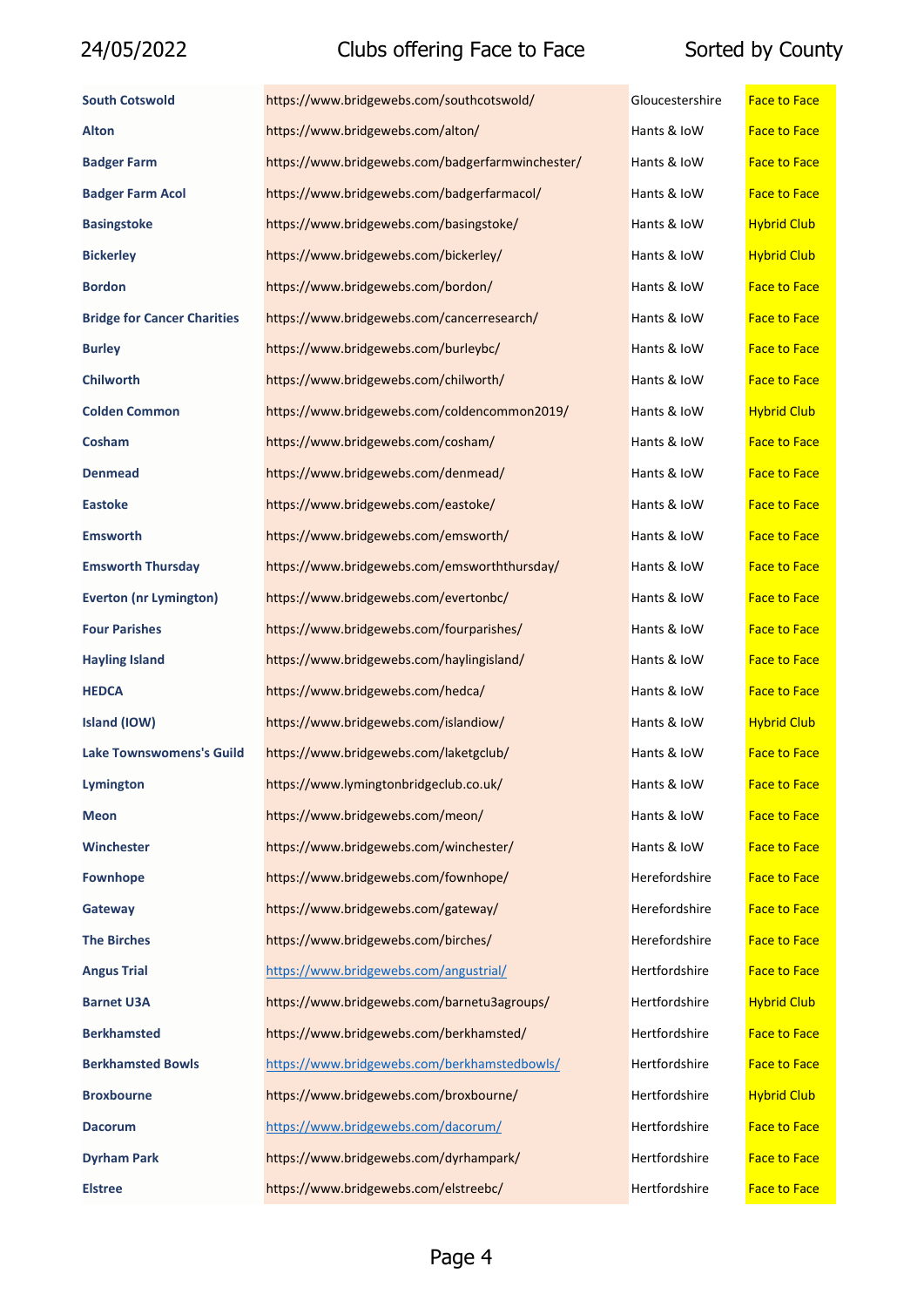### 24/05/2022 Clubs offering Face to Face

| <b>Hadley Wood</b>          | https://www.bridgewebs.com/hadleywood/            | Hertfordshire | <b>Hybrid Club</b>   |
|-----------------------------|---------------------------------------------------|---------------|----------------------|
| <b>Hitchin</b>              | https://www.bridgewebs.com/hitchin/               | Hertfordshire | <b>Hybrid Club</b>   |
| Letchworth                  | https://www.bridgewebs.com/letchworthheritagebc/  | Hertfordshire | <b>Face to Face</b>  |
| <b>Potten</b>               | https://www.bridgewebs.com/potten/                | Hertfordshire | <b>Face to Face</b>  |
| <b>Sobell</b>               | http://www.sobell-bridge.org.uk/                  | Hertfordshire | <b>Hybrid Club</b>   |
| <b>Watford and Bushey</b>   | https://www.bridgewebs.com/watford/               | Hertfordshire | <b>Hybrid Club</b>   |
| <b>Welwyn Garden City</b>   | https://www.bridgewebs.com/welwyngardencity/      | Hertfordshire | <b>Hybrid Club</b>   |
| Royal                       | www.bridgewebs.com/royalramsey                    | Isle of Man   | <b>Face to Face</b>  |
| <b>Addington</b>            | https://www.bridgewebs.com/addington/             | Kent          | <b>Face to Face</b>  |
| <b>Ashford</b>              | https://www.bridgewebs.com/ashford/               | Kent          | <b>Face to Face</b>  |
| <b>Beckenham</b>            | https://www.bridgewebs.com/beckenham/             | Kent          | <b>Hybrid Club</b>   |
| <b>Birchington</b>          | https://www.bridgewebs.com/birchington/           | Kent          | <b>Face to Face</b>  |
| <b>Blackheath</b>           | https://www.bridgewebs.com/blackheath/            | Kent          | <b>Face to Face</b>  |
| <b>Bridge @ Kippington</b>  | https://www.bridgewebs.com/kippington/            | Kent          | <b>Face to Face</b>  |
| <b>Bridge For Fun</b>       | https://www.bridgewebs.com/bridgeforfun/          | Kent          | <b>Hybrid Club</b>   |
| <b>Briter</b>               | https://www.bridgewebs.com/briter/                | Kent          | <b>Face to Face</b>  |
| <b>Broadstairs</b>          | https://www.bridgewebs.com/broadstairs/           | Kent          | <b>Face to Face</b>  |
| <b>Bromley North</b>        | https://www.bridgewebs.com/bromleynorth/          | Kent          | <b>Face to Face</b>  |
| <b>Bromley Novice</b>       | https://www.bridgewebs.com/bromleynovice/         | Kent          | <b>Face to Face</b>  |
| <b>Bromley Wendover</b>     | https://www.bridgewebs.com/wendoverstjohns/       | Kent          | <b>Face to Face</b>  |
| <b>Canterbury Duplicate</b> | https://www.bridgewebs.com/canterbury/            | Kent          | <b>Face to Face</b>  |
| <b>Canterbury U3A</b>       | https://www.bridgewebs.com/canterburyu3a/         | Kent          | <b>Face to Face</b>  |
| <b>East Kent</b>            | https://www.bridgewebs.com/eastkent/              | Kent          | <b>Face to Face</b>  |
| <b>Farnborough (Kent)</b>   | https://www.bridgewebs.com/farnboroughkent/       | Kent          | <b>Face to Face</b>  |
| <b>Faversham</b>            | https://www.bridgewebs.com/faversham/             | Kent          | <b>Face to Face</b>  |
| <b>Folkestone</b>           | https://www.bridgewebs.com/folkestone/            | Kent          | <b>Hybrid Club</b>   |
| <b>Gravesend</b>            | https://www.bridgewebs.com/gravesend/             | Kent          | <b>Hybrid Club</b>   |
| <b>Grove</b>                | https://www.bridgewebs.com/thegrove/              | Kent          | <b>Face to Face</b>  |
| <b>Hampton Duplicate</b>    | https://www.bridgewebs.com/hampton/               | Kent          | <b>Face to Face</b>  |
| <b>Invicta</b>              | https://www.bridgewebs.com/invicta/               | Kent          | <b>Face to Face</b>  |
| <b>Little Chart</b>         | https://www.bridgewebs.com/littlechart/           | Kent          | <b>Face to Face</b>  |
| <b>Maidstone</b>            | https://www.bridgewebs.com/maidstone/             | Kent          | <b>Hybrid Events</b> |
| <b>Meopham</b>              | https://www.bridgewebs.com/meopham/               | Kent          | <b>Face to Face</b>  |
| <b>Tunbridge Wells</b>      | https://www.bridgewebs.com/tunbridge/             | Kent          | <b>Hybrid Club</b>   |
| <b>Accrington</b>           | https://www.bridgewebs.com/accrington/            | Lancashire    | <b>Face to Face</b>  |
| <b>Blackburn</b>            | https://www.bridgewebs.com/blackburnbridgecentre/ | Lancashire    | <b>Face to Face</b>  |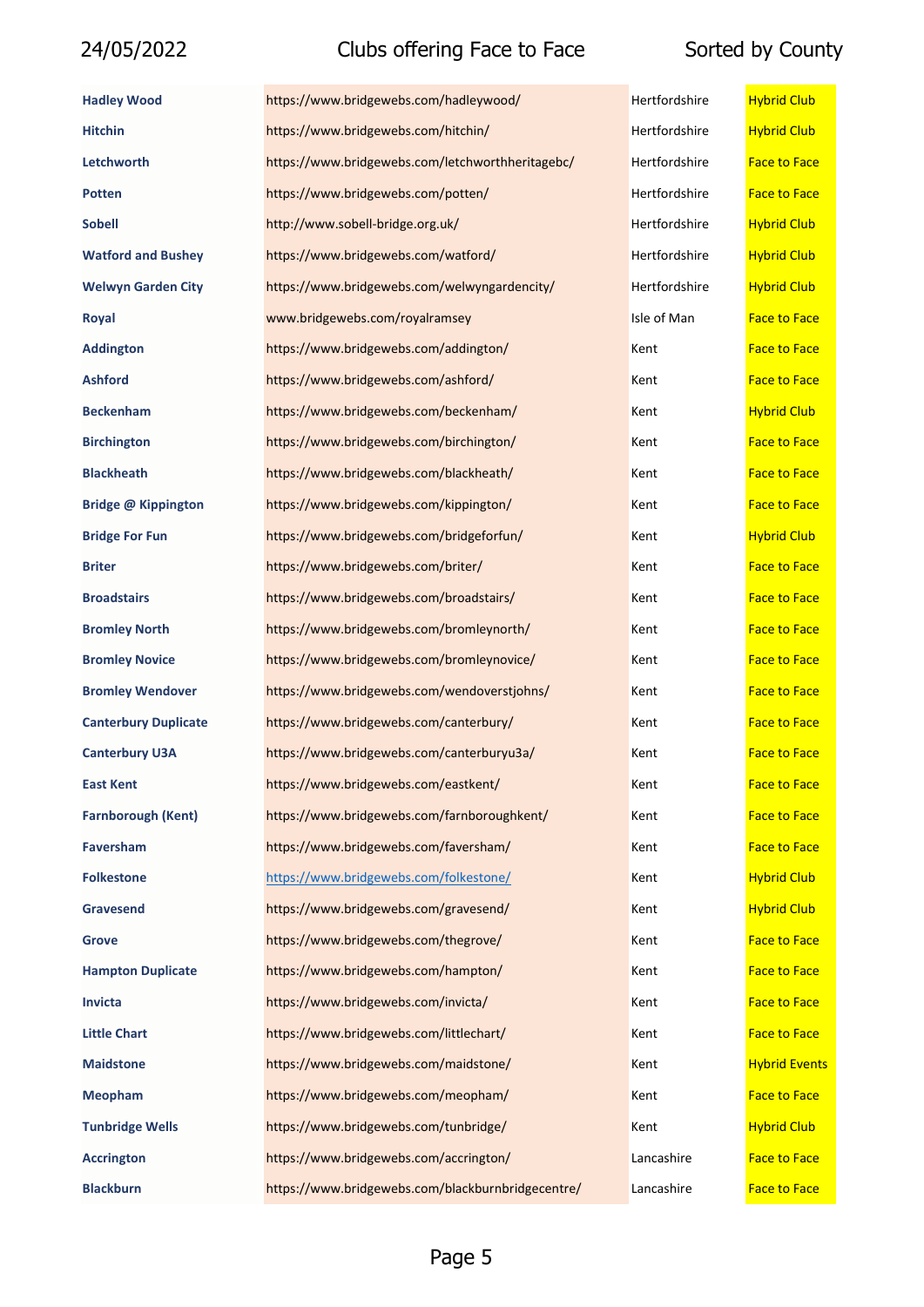| <b>Bolton</b>               | https://www.bridgewebs.com/bolton/                                         | Lancashire     | <b>Hybrid Club</b>   |
|-----------------------------|----------------------------------------------------------------------------|----------------|----------------------|
| <b>Brierfield</b>           | https://www.bridgewebs.com/brierfield/                                     | Lancashire     | <b>Hybrid Club</b>   |
| <b>Broughton</b>            | https://www.bridgewebs.com/broughton/                                      | Lancashire     | <b>Hybrid Club</b>   |
| <b>Burton</b>               | https://www.bridgewebs.com/burtoninkendal/                                 | Lancashire     | <b>Face to Face</b>  |
| <b>Bury Athenaeum</b>       | https://www.bridgewebs.com/buryathenaeum/                                  | Lancashire     | <b>Hybrid Club</b>   |
| <b>Chorley</b>              | https://www.bridgewebs.com/chorley/                                        | Lancashire     | <b>Face to Face</b>  |
| <b>Clitheroe</b>            | https://www.bridgewebs.com/clitheroe/                                      | Lancashire     | <b>Face to Face</b>  |
| Formby                      | https://www.bridgewebs.com/formby/                                         | Lancashire     | <b>Face to Face</b>  |
| <b>Great Harwood</b>        | https://www.bridgewebs.com/greatharwood/                                   | Lancashire     | <b>Face to Face</b>  |
| Lancaster                   | https://www.bridgewebs.com/lancaster/                                      | Lancashire     | <b>Hybrid Club</b>   |
| Lytham                      | https://www.bridgewebs.com/lytham/                                         | Lancashire     | <b>Hybrid Club</b>   |
| <b>Oakfield</b>             | https://www.bridgewebs.com/oakfield/                                       | Lancashire     | <b>Face to Face</b>  |
| Penwortham                  | https://www.bridgewebs.com/penwortham/                                     | Lancashire     | <b>Face to Face</b>  |
| <b>Poulton</b>              | https://www.bridgewebs.com/poulton/                                        | Lancashire     | <b>Face to Face</b>  |
| <b>Saddleworth</b>          | https://www.bridgewebs.com/saddleworth/                                    | Lancashire     | <b>Face to Face</b>  |
| <b>Southport</b>            | https://www.bridgewebs.com/southport/                                      | Lancashire     | <b>Hybrid Club</b>   |
| <b>St Anne's</b>            | https://www.bridgewebs.com/sabc/                                           | Lancashire     | <b>Face to Face</b>  |
| Ashby                       | https://www.bridgewebs.com/ashby/                                          | Leicestershire | <b>Hybrid Club</b>   |
| <b>Bagworth Whistlestop</b> | https://www.bridgewebs.com/bagworthwhistlestopbridge/                      | Leicestershire | <b>Hybrid Club</b>   |
| <b>Bradgate</b>             | https://www.bridgewebs.com/bradgate/                                       | Leicestershire | <b>Hybrid Events</b> |
| <b>County</b>               | https://www.bridgewebs.com/cbc/                                            | Leicestershire | <b>Hybrid Club</b>   |
| <b>Glenfield</b>            | https://www.bridgewebs.com/glenfield/                                      | Leicestershire | <b>Face to Face</b>  |
| Lutterworth                 | https://www.bridgewebs.com/lutterworth/                                    | Leicestershire | <b>Face to Face</b>  |
| <b>Market Harborough</b>    | https://www.bridgewebs.com/marketharborough/                               | Leicestershire | <b>Face to Face</b>  |
| <b>Alford</b>               | https://www.bridgewebs.com/alford/                                         | Lincolnshire   | <b>Face to Face</b>  |
| <b>Bassingham</b>           | https://www.bridgewebs.com/bassingham/                                     | Lincolnshire   | Face to face         |
| <b>Boston</b>               | https://www.bridgewebs.com/boston/                                         | Lincolnshire   | <b>Face to Face</b>  |
|                             | Bridge at the Windmill Gallery https://www.bridgewebs.com/windmillgallery/ | Lincolnshire   | <b>Face to Face</b>  |
| <b>City of Lincoln</b>      | https://www.bridgewebs.com/lincoln/                                        | Lincolnshire   | <b>Face to Face</b>  |
| <b>Heighington</b>          | https://www.bridgewebs.com/heighington/                                    | Lincolnshire   | <b>Face to Face</b>  |
| <b>Louth Central</b>        | https://www.bridgewebs.com/louthcentral/                                   | Lincolnshire   | <b>Face to Face</b>  |
| <b>Louth Duplicate</b>      | https://www.bridgewebs.com/louth/                                          | Lincolnshire   | <b>Hybrid Club</b>   |
| <b>Market Rasen</b>         | https://www.bridgewebs.com/marketrasendistrict/home.htm                    | Lincolnshire   | <b>Face to Face</b>  |
| <b>Nettleham</b>            | https://www.bridgewebs.com/nettleham/                                      | Lincolnshire   | <b>Face to Face</b>  |
| <b>Pinchbeck</b>            | https://www.bridgewebs.com/pinchbeck/                                      | Lincolnshire   | <b>Face to Face</b>  |
| <b>Scunthorpe</b>           | http://www.scunthorpebridgeclub.org.uk/                                    | Lincolnshire   | <b>Hybrid Club</b>   |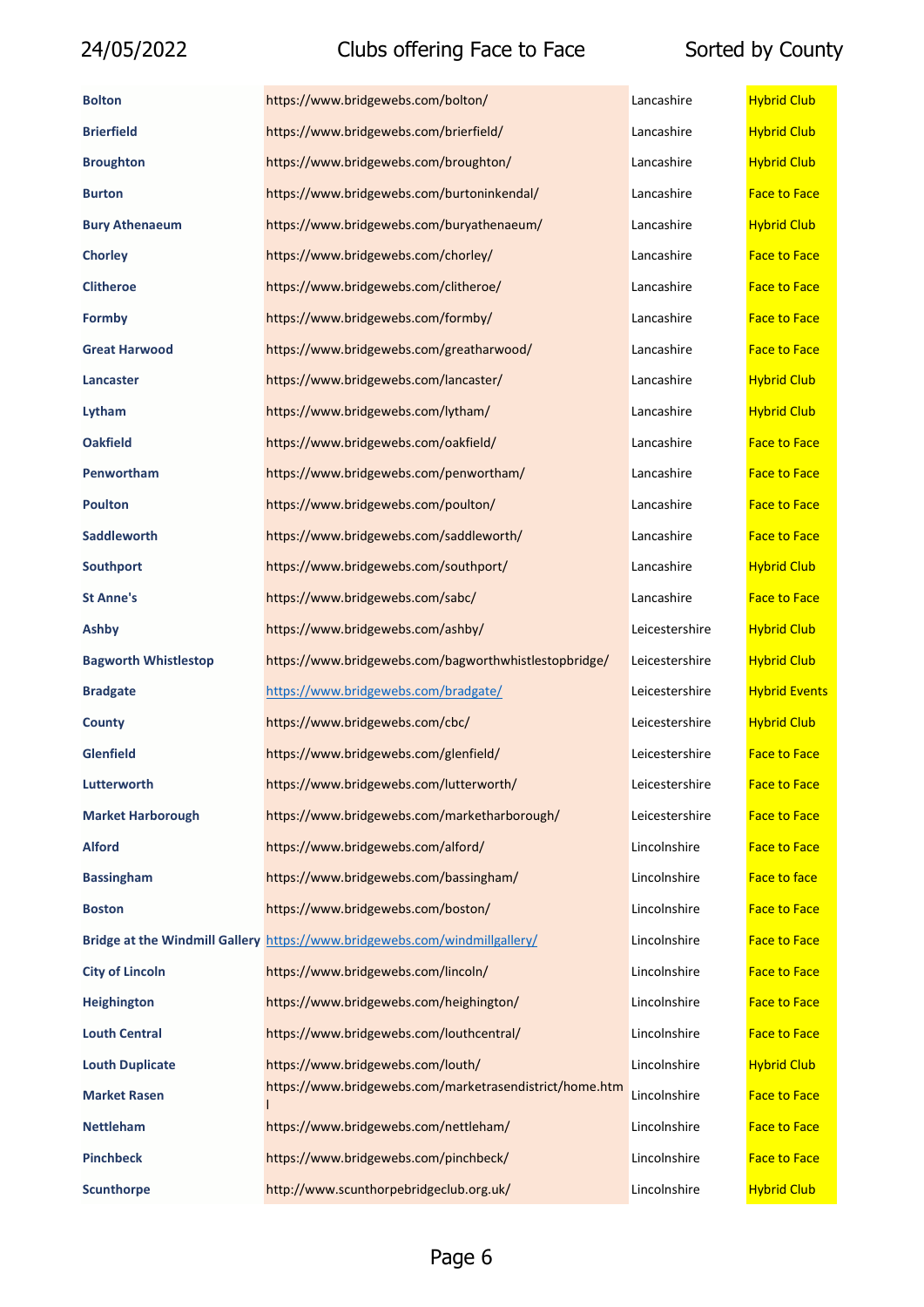| <b>Welton</b>                  | https://www.bridgewebs.com/welton/               | Lincolnshire | <b>Face to Face</b>  |
|--------------------------------|--------------------------------------------------|--------------|----------------------|
| Acol                           | https://www.acolbridgeclub.com/                  | London       | <b>Face to Face</b>  |
| <b>Andrew Robson</b>           | https://www.andrewrobson.co.uk/                  | London       | <b>Hybrid club</b>   |
| <b>Barnet</b>                  | https://www.bridgewebs.com/barnet/               | London       | <b>Face to Face</b>  |
| <b>Bridge at the Athenaeum</b> | https://www.bridgewebs.com/athenaeum/            | London       | <b>Face to Face</b>  |
| <b>Bridge with Kit Jackson</b> | https://www.bridgewebs.com/bridgeinbalham/       | London       | <b>Face to Face</b>  |
| <b>Carlton Club</b>            | https://www.bridgewebs.com/carltonlondon/        | London       | <b>Face to Face</b>  |
| <b>Chiswick</b>                | https://www.bridgewebs.com/chiswick/             | London       | <b>Face to Face</b>  |
| <b>Crouch End</b>              | https://www.bridgewebs.com/crouchend/            | London       | <b>Hybrid Club</b>   |
| <b>Hurlingham</b>              | https://www.bridgewebs.com/hurlingham/           | London       | <b>Hybrid Club</b>   |
| <b>Kingston</b>                | https://www.bridgewebs.com/kingston/             | London       | <b>Face to Face</b>  |
| Lavender                       | https://www.bridgewebs.com/lavender/             | London       | <b>Face to Face</b>  |
| <b>London Duplicate</b>        | https://www.bridgewebs.com/londonduplicate/      | London       | <b>Face to Face</b>  |
| <b>New Chiswick</b>            | https://www.bridgewebs.com/newchiswick/          | London       | <b>Face to Face</b>  |
| T.G.R                          | https://www.bridgewebs.com/tgrs/                 | London       | <b>Face to Face</b>  |
| <b>The Ruff</b>                | https://www.bridgewebs.com/ruffclub/             | London       | <b>Face to Face</b>  |
| <b>Woodberry</b>               | https://www.bridgewebs.com/woodberry/            | London       | <b>Hybrid Events</b> |
| <b>Young Chelsea</b>           | https://www.bridgewebs.com/youngchelsea/         | London       | <b>Hybrid Club</b>   |
| <b>Altrincham</b>              | https://www.bridgewebs.com/altrinchambridgeclub/ | Manchester   | <b>Hybrid Club</b>   |
| <b>Ashton &amp; District</b>   | https://www.bridgewebs.com/ashtondistrict/       | Manchester   | <b>Hybrid Club</b>   |
| <b>Besses o'th Barn</b>        | https://www.bridgewebs.com/bessesothbarn/        | Manchester   | <b>Face to Face</b>  |
| <b>Bramhall &amp; Cheadle</b>  | https://www.bridgewebs.com/bch/                  | Manchester   | <b>Hybrid Club</b>   |
| <b>Bridge at the Brookdale</b> | https://www.bridgewebs.com/brookdale/            | Manchester   | <b>Face to Face</b>  |
| <b>Chelford</b>                | https://www.bridgewebs.com/chelford/             | Manchester   | <b>Face to Face</b>  |
| <b>Chorlton</b>                | https://www.bridgewebs.com/chorlton/             | Manchester   | <b>Face to Face</b>  |
| <b>Heald Green</b>             | https://www.bridgewebs.com/healdgreen/           | Manchester   | <b>Face to Face</b>  |
| <b>J.U.S.T.</b>                | https://www.bridgewebs.com/justbridge/           | Manchester   | <b>Face to Face</b>  |
| <b>Manchester</b>              | https://www.bridgewebs.com/manchester/           | Manchester   | <b>Hybrid Events</b> |
| <b>Marple</b>                  | https://www.bridgewebs.com/marple/               | Manchester   | <b>Hybrid Club</b>   |
| <b>MBH, Bramhall</b>           | https://www.bridgewebs.com/mbhbramhall/          | Manchester   | <b>Face to Face</b>  |
| <b>Norden and Bamford</b>      | https://www.bridgewebs.com/nordenbamford/        | Manchester   | <b>Face to Face</b>  |
| <b>Trafford &amp; Sale</b>     | https://www.bridgewebs.com/trafford/             | Manchester   | <b>Hybrid Club</b>   |
| <b>Antrobus</b>                | https://www.bridgewebs.com/antrobus/             | Merseyside   | <b>Hybrid Club</b>   |
| <b>Bebington</b>               | https://www.bridgewebs.com/bebington/            | Merseyside   | <b>Hybrid Club</b>   |
| <b>Blundellsands</b>           | https://www.bridgewebs.com/blundellsands/        | Merseyside   | <b>Face to Face</b>  |
| <b>Brookdale</b>               | https://www.bridgewebs.com/brookdale/            | Merseyside   | <b>Face to Face</b>  |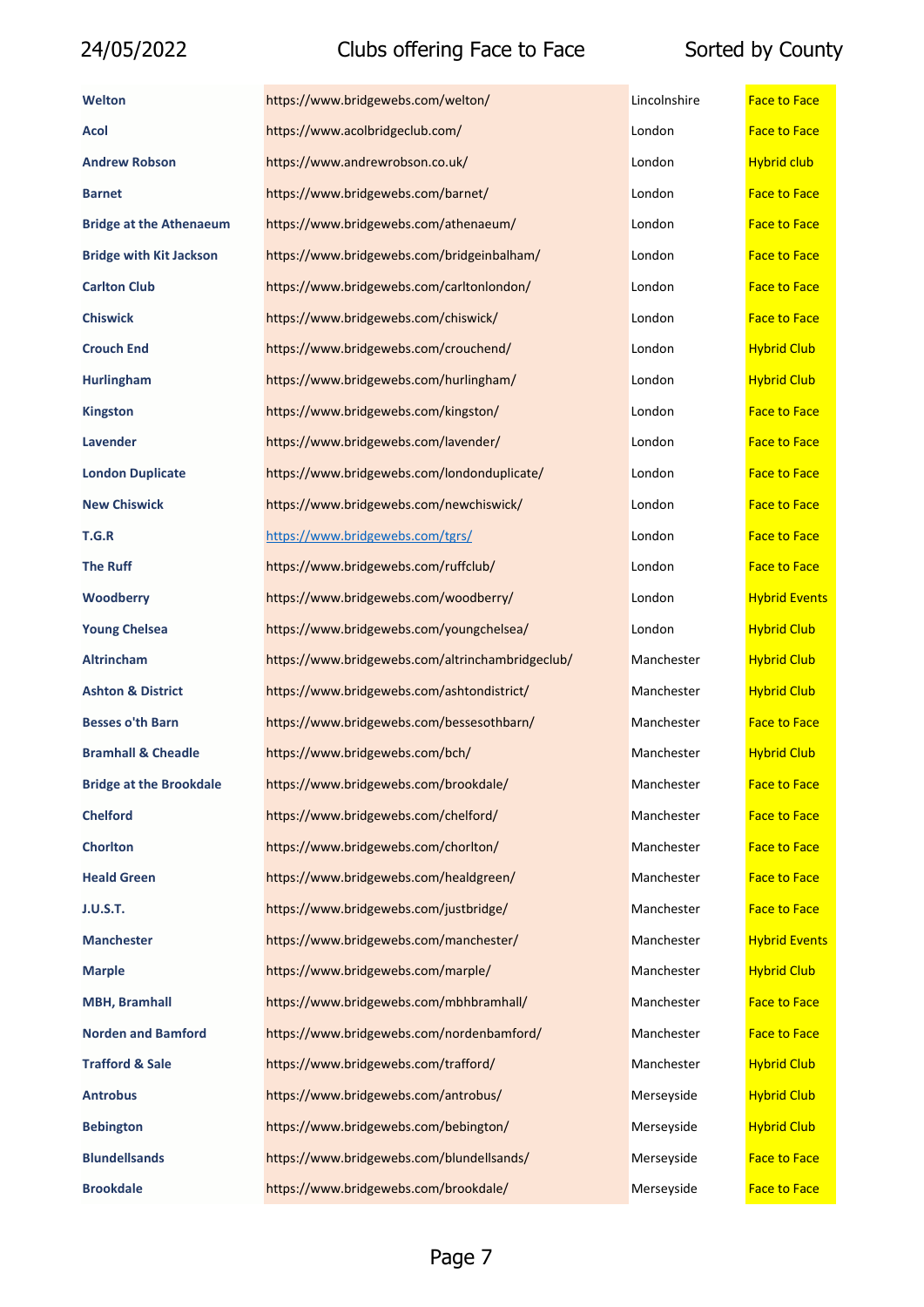| <b>Congleton</b>                                | https://www.bridgewebs.com/congleton/                                       | Merseyside | <b>Face to Face</b> |
|-------------------------------------------------|-----------------------------------------------------------------------------|------------|---------------------|
| <b>Davenham</b>                                 | https://www.bridgewebs.com/davenham/                                        | Merseyside | <b>Face to Face</b> |
| Deva                                            | http://www.devabridgeclub.co.uk/                                            | Merseyside | <b>Hybrid Club</b>  |
| <b>Hartford</b>                                 | https://www.bridgewebs.com/hartford/                                        | Merseyside | <b>Face to Face</b> |
| <b>Heswall Golf</b>                             | https://www.bridgewebs.com/hgc/                                             | Merseyside | <b>Face to Face</b> |
| <b>Holmes Chapel</b>                            | https://www.bridgewebs.com/holmeschapel/                                    | Merseyside | <b>Face to Face</b> |
| <b>Kelsall and District</b>                     | https://www.bridgewebs.com/kelsall/                                         | Merseyside | <b>Hybrid Club</b>  |
| <b>Liverpool</b>                                | https://www.bridgewebs.com/liverpool/                                       | Merseyside | <b>Face to Face</b> |
| <b>Merseyside</b>                               | https://www.bridgewebs.com/merseyside/                                      | Merseyside | <b>Hybrid Club</b>  |
| <b>Middlewich</b>                               | https://www.bridgewebs.com/middlewich/                                      | Merseyside | <b>Face to Face</b> |
| <b>Prescot</b>                                  | https://www.bridgewebs.com/prescot/                                         | Merseyside | <b>Face to Face</b> |
| <b>Rosemary</b>                                 | https://www.bridgewebs.com/rosemary/                                        | Merseyside | <b>Face to Face</b> |
| <b>Sandbach</b>                                 | https://www.bridgewebs.com/sandbach/                                        | Merseyside | <b>Face to Face</b> |
| <b>Warrington</b>                               | https://www.bridgewebs.com/warrington/                                      | Merseyside | <b>Hybrid Club</b>  |
| <b>Wirral Duplicate</b>                         | https://www.bridgewebs.com/wirral/                                          | Merseyside | <b>Face to Face</b> |
| <b>Brentham</b>                                 | https://www.bridgewebs.com/brentham/                                        | Middlesex  | <b>Face to face</b> |
| <b>Bridge Academy</b>                           | https://www.bridgewebs.com/academy/                                         | Middlesex  | <b>Hybrid Club</b>  |
| <b>Bridge with Anne</b>                         | https://www.bridgewebs.com/bridgewithanne/                                  | Middlesex  | <b>Face to Face</b> |
| <b>Ealing</b>                                   | https://www.bridgewebs.com/ealing/                                          | Middlesex  | <b>Face to Face</b> |
| <b>Eastcote Community</b><br><b>Association</b> | https://www.bridgewebs.com/eastcotecommunity/                               | Middlesex  | <b>Face to Face</b> |
| <b>Navnat</b>                                   | https://www.bridgewebs.com/navnat/                                          | Middlesex  | <b>Face to Face</b> |
| <b>Pinner</b>                                   | https://www.bridgewebs.com/pinner/                                          | Middlesex  | <b>Hybrid Club</b>  |
| Thistleworth Lawn Tennis                        | https://www.thistleworth.net/page/22602/Thistleworth-<br><b>Bridge-Club</b> | Middlesex  | <b>Face to Face</b> |
| <b>Vagabonds</b>                                | http://www.vagabondstennisclub.co.uk/                                       | Middlesex  | <b>Face to Face</b> |
| <b>Village (Middlesex)</b>                      | https://www.bridgewebs.com/villagebridge/                                   | Middlesex  | <b>Face to Face</b> |
| <b>Abacus</b>                                   | https://www.bridgewebs.com/abacushighkelling/                               | Norfolk    | <b>Face to Face</b> |
| <b>Afternoon</b>                                | https://www.bridgewebs.com/afternoon/                                       | Norfolk    | <b>Hybrid Club</b>  |
| <b>Alpha Great Yarmouth</b>                     | https://www.bridgewebs.com/alpha/                                           | Norfolk    | <b>Face to Face</b> |
| <b>Aylsham &amp; North Walsham</b>              | https://www.bridgewebs.com/aylshamnwcircle/                                 | Norfolk    | <b>Face to Face</b> |
| <b>Bawbrough</b>                                | https://www.bawburghbridge.club/                                            | Norfolk    | <b>Face to Face</b> |
| <b>Beccles</b>                                  | https://www.bridgewebs.com/beccles/                                         | Norfolk    | <b>Face to Face</b> |
| <b>Cringleford</b>                              | https://www.bridgewebs.com/cringleford/                                     | Norfolk    | <b>Face to Face</b> |
| <b>Dickleburgh</b>                              | https://www.bridgewebs.com/dicklebc/                                        | Norfolk    | <b>Face to Face</b> |
| Dip Your Toe In                                 | https://www.bridgewebs.com/anon/                                            | Norfolk    | <b>Face to Face</b> |
| <b>Downham Market Monday</b>                    | https://www.bridgewebs.com/downhammarketmonday/                             | Norfolk    | <b>Face to Face</b> |
| <b>Fakenham</b>                                 | https://www.bridgewebs.com/fakenham/                                        | Norfolk    | <b>Face to Face</b> |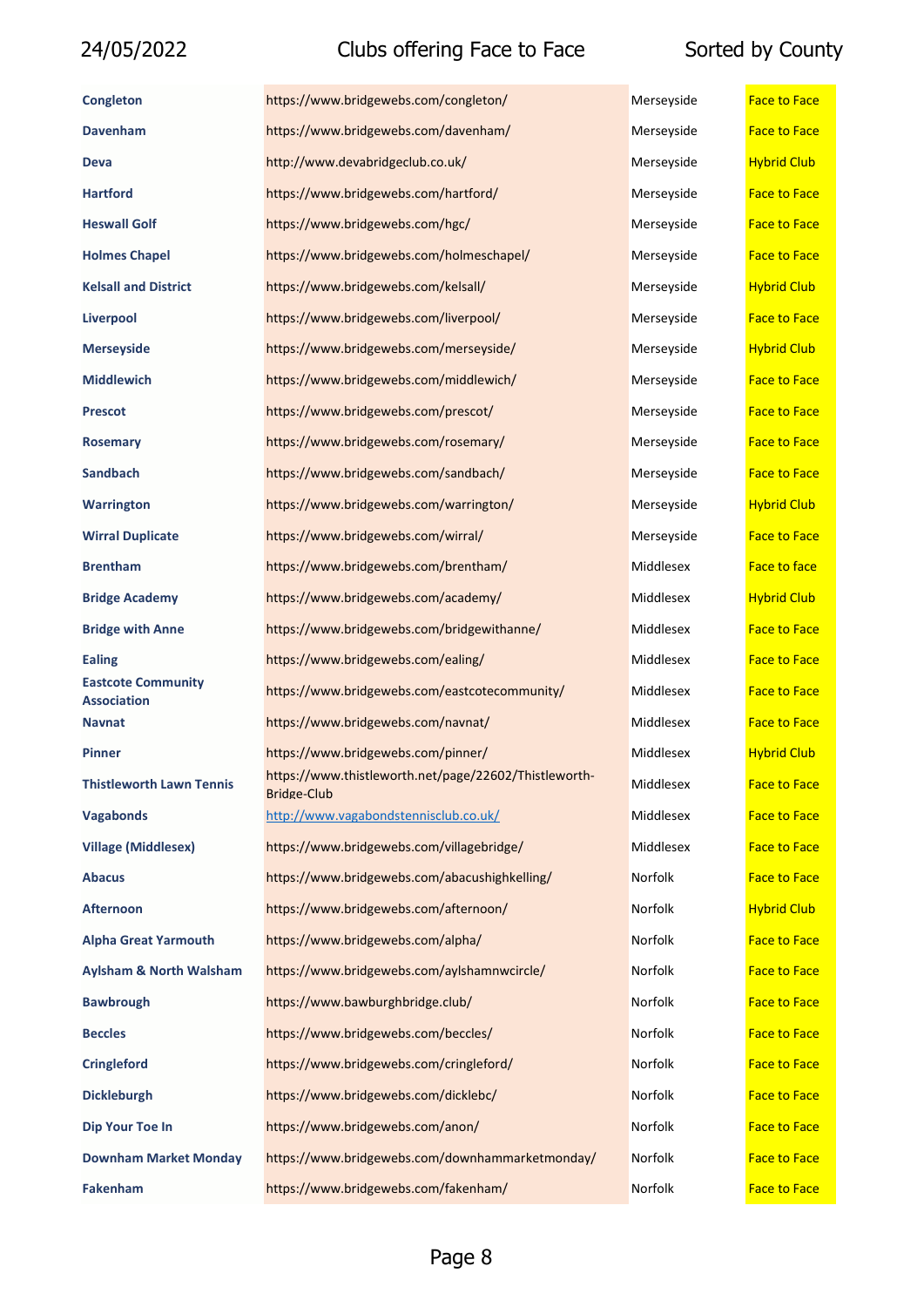| <b>Great Yarmouth</b>                         | https://www.bridgewebs.com/greatyarmouth/           | Norfolk         | <b>Face to Face</b>  |
|-----------------------------------------------|-----------------------------------------------------|-----------------|----------------------|
| <b>Harleston</b>                              | https://www.bridgewebs.com/harleston/               | Norfolk         | <b>Face to Face</b>  |
| <b>Lowestoft</b>                              | https://www.bridgewebs.com/lowestoft/               | Norfolk         | <b>Face to Face</b>  |
| <b>Bourne</b>                                 | https://www.bridgewebs.com/bourne/                  | Northants       | <b>Face to Face</b>  |
| <b>Danetre</b>                                | https://www.bridgewebs.com/danetre/                 | Northants       | <b>Face to Face</b>  |
| <b>Kettering</b>                              | https://www.bridgewebs.com/kettering/               | Northants       | <b>Face to Face</b>  |
| <b>Northampton</b>                            | https://www.bridgewebs.com/northampton              | Northants       | <b>Hybrid Club</b>   |
| <b>Oundle</b>                                 | https://www.bridgewebs.com/oundle/                  | Northants       | <b>Face to Face</b>  |
| <b>Rugby Village</b>                          | https://www.bridgewebs.com/rugbyvillage             | Northants       | <b>Hybrid Club</b>   |
| <b>Stamford</b>                               | https://www.bridgewebs.com/stamford/                | Northants       | <b>Hybrid Club</b>   |
| <b>Brunton</b>                                | https://www.bridgewebs.com/brunton/                 | North-East      | <b>Hybrid Events</b> |
| <b>Castle Morpeth</b>                         | https://www.bridgewebs.com/castlemorpeth/           | North-East      | <b>Hybrid Events</b> |
| <b>Chester-Le-Street</b>                      | https://www.bridgewebs.com/chesterlestreet/         | North-East      | <b>Face to Face</b>  |
| Corbridge                                     | https://www.bridgewebs.com/corbridge/               | North-East      | <b>Face to Face</b>  |
| <b>Cramlington</b>                            | https://www.bridgewebs.com/cramlington/             | North-East      | <b>Face to Face</b>  |
| <b>Durham</b>                                 | https://www.bridgewebs.com/durham/                  | North-East      | <b>Face to Face</b>  |
| <b>Golding</b>                                | https://www.bridgewebs.com/golding/                 | North-East      | <b>Face to Face</b>  |
| <b>Gosforth</b>                               | https://www.bridgewebs.com/gosforth/                | North-East      | <b>Face to Face</b>  |
| <b>Great Ayton</b>                            | https://www.bridgewebs.com/greatayton/              | North-East      | <b>Face to Face</b>  |
| <b>Hartlepool</b>                             | https://www.bridgewebs.com/hartlepool/              | North-East      | <b>Face to Face</b>  |
| Middlesborough                                | https://www.bridgewebs.com/middlesbrough/           | North-East      | <b>Face to Face</b>  |
| <b>Morpeth</b>                                | https://www.bridgewebs.com/morpeth/                 | North-East      | <b>Hybrid Club</b>   |
| Wearside                                      | https://www.bridgewebs.com/wearside/                | North-East      | <b>Hybrid Club</b>   |
| <b>Whitley Bay and Tynemouth</b>              | https://www.bridgewebs.com/wbatbc/                  | North-East      | <b>Hybrid Events</b> |
| <b>Burton Joyce</b>                           | https://www.bridgewebs.com/burtonjoyce/             | Nottinghamshire | Face to face         |
| <b>East Bridgeford</b>                        | https://www.bridgewebs.com/eastbridgfordwed/        | Nottinghamshire | <b>Face to Face</b>  |
| <b>East Bridgeford Monday</b>                 | https://www.bridgewebs.com/eastbridgfordmonday/     | Nottinghamshire | <b>Face to Face</b>  |
| <b>Heanor, Kimberley, Brinsley</b>            | https://www.bridgewebs.com/heanorkimberleybrinsley/ | Nottinghamshire | <b>Face to Face</b>  |
| <b>Keyworth</b>                               | https://www.bridgewebs.com/keyworth/                | Nottinghamshire | <b>Hybrid Club</b>   |
| <b>Mansfield Mechanics</b>                    | https://www.bridgewebs.com/mansfieldmechanics/      | Nottinghamshire | <b>Face to Face</b>  |
| <b>Newark</b>                                 | https://www.bridgewebs.com/newark/                  | Nottinghamshire | <b>Face to Face</b>  |
| <b>Nottingham</b>                             | https://www.bridgewebs.com/nottingham/              | Nottinghamshire | <b>Hybrid Club</b>   |
| <b>Phoenix</b>                                | https://www.bridgewebs.com/phoenix/                 | Nottinghamshire | <b>Hybrid Club</b>   |
| Retford                                       | https://www.bridgewebs.com/retford/                 | Nottinghamshire | <b>Hybrid Events</b> |
| <b>Rushcliffe G C</b>                         | https://www.bridgewebs.com/rushcliffegc/            | Nottinghamshire | <b>Face to Face</b>  |
| <b>South Mansfield and</b><br><b>Bidworth</b> | https://www.bridgewebs.com/southmansfieldblidworth/ | Nottinghamshire | <b>Face to Face</b>  |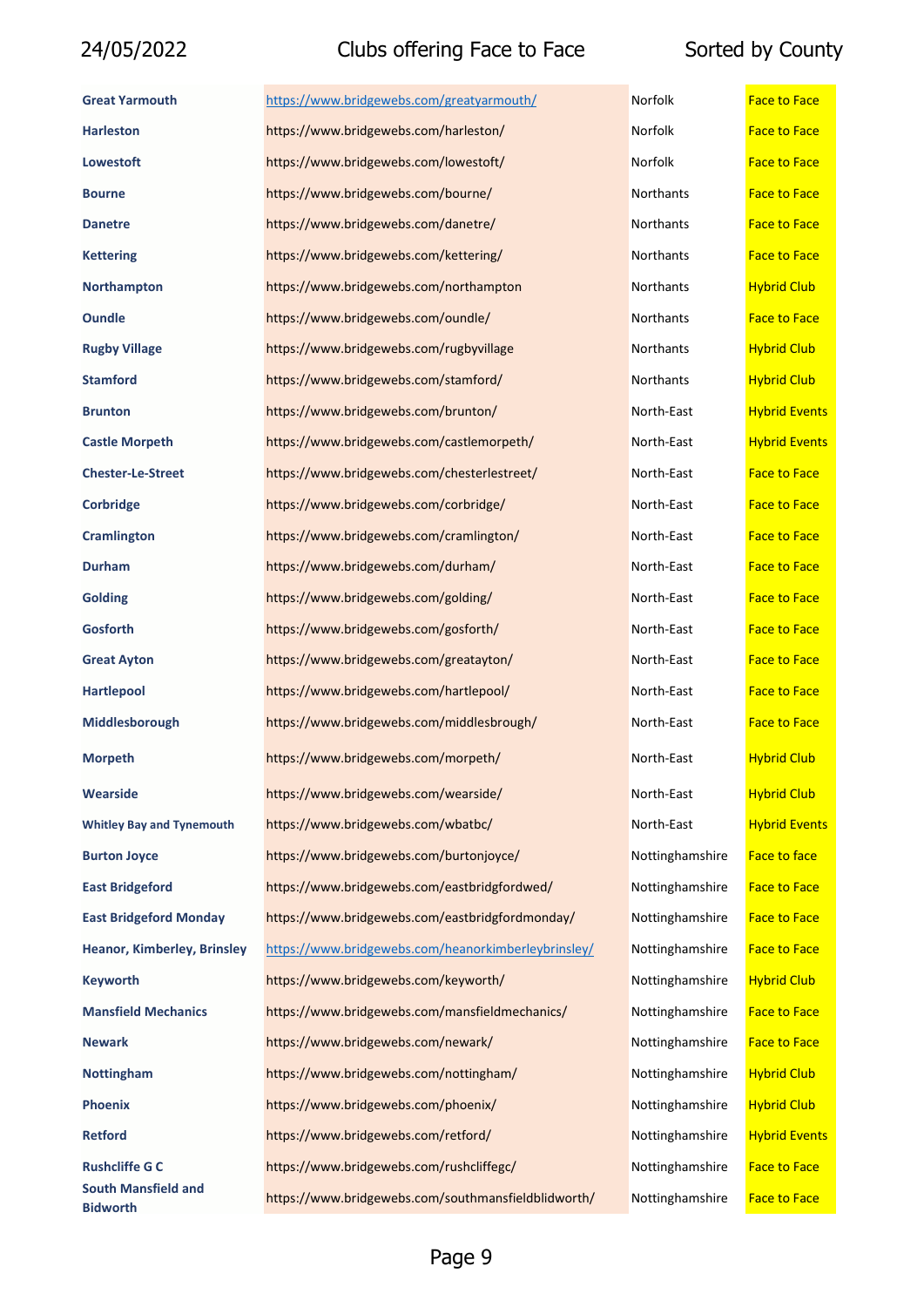| <b>West Bridgford</b>      | https://www.bridgewebs.com/westbridgford/                                                             | Nottinghamshire | <b>Face to Face</b>  |
|----------------------------|-------------------------------------------------------------------------------------------------------|-----------------|----------------------|
| Woodborough                | https://www.bridgewebs.com/woodborough/                                                               | Nottinghamshire | <b>Hybrid Club</b>   |
| <b>Aylesbury Aces</b>      | https://www.bridgewebs.com/aylesburyaces/                                                             | Oxfordshire     | <b>Hybrid Club</b>   |
| <b>Blewbury</b>            | https://www.bridgewebs.com/blewbury/                                                                  | Oxfordshire     | <b>Hybrid Club</b>   |
| <b>Diamond</b>             | https://www.bridgewebs.com/diamond/                                                                   | Oxfordshire     | <b>Face to Face</b>  |
| <b>Diamond</b>             | https://www.bridgewebs.com/diamond/                                                                   | Oxfordshire     | <b>Face to Face</b>  |
| <b>Oxford</b>              | http://www.oxfordbridgeclub.com/                                                                      | Oxfordshire     | <b>Hybrid Events</b> |
| Wallingford                | https://www.bridgewebs.com/wallingford/                                                               | Oxfordshire     | <b>Hybrid Club</b>   |
| <b>Wanderers</b>           | https://www.bridgewebs.com/wanderers/                                                                 | Oxfordshire     | <b>Face to Face</b>  |
| <b>Wantage</b>             | https://www.bridgewebs.com/wantage/                                                                   | Oxfordshire     | <b>Face to Face</b>  |
| Wednesday                  | https://www.bridgewebs.com/henleywednesday/                                                           | Oxfordshire     | <b>Face to Face</b>  |
| <b>Witney</b>              | https://www.bridgewebs.com/witney/                                                                    | Oxfordshire     | <b>Face to Face</b>  |
| <b>Barrington Village</b>  | http://www.barringtonvillage.btck.co.uk/SocialActivitygroups/<br><b>BarringtonDuplicateBridgeClub</b> | Somerset        | <b>Face to Face</b>  |
| <b>Castle Cary</b>         | https://www.bridgewebs.com/castlecary/                                                                | Somerset        | <b>Hybrid Club</b>   |
| <b>Chew Valley</b>         | https://www.bridgewebs.com/chewvalley/                                                                | Somerset        | <b>Face to Face</b>  |
| <b>Cossington</b>          | https://www.bridgewebs.com/cossington/                                                                | Somerset        | <b>Hybrid Club</b>   |
| <b>Crewkerne</b>           | https://www.bridgewebs.com/crewkerne/                                                                 | Somerset        | <b>Face to Face</b>  |
| <b>Dulverton</b>           | https://www.bridgewebs.com/dulverton/                                                                 | Somerset        | <b>Face to Face</b>  |
| <b>Taunton</b>             | https://www.bridgewebs.com/taunton/                                                                   | Somerset        | <b>Face to Face</b>  |
| <b>Taunton Dean</b>        | https://www.bridgewebs.com/tauntondeane/                                                              | Somerset        | <b>Face to Face</b>  |
| <b>West Harptree</b>       | https://www.bridgewebs.com/westharptree/                                                              | Somerset        | <b>Face to Face</b>  |
| Wilton                     | https://www.bridgewebs.com/wiltonbridgeclub/                                                          | Somerset        | <b>Face to Face</b>  |
| <b>Alrewas</b>             | https://www.bridgewebs.com/alrewas/                                                                   | Staffs & Shrops | <b>Hybrid Club</b>   |
| <b>Alsager</b>             | https://www.bridgewebs.com/alsager/                                                                   | Staffs & Shrops | <b>Face to Face</b>  |
| <b>Amity</b>               | https://www.bridgewebs.com/amity/                                                                     | Staffs & Shrops | <b>Face to Face</b>  |
| <b>Basford</b>             | https://www.bridgewebs.com/basford/                                                                   | Staffs & Shrops | Face to face         |
| <b>Border</b>              | https://www.bridgewebs.com/border/                                                                    | Staffs & Shrops | <b>Hybrid Club</b>   |
| <b>Boundary</b>            | https://www.bridgewebs.com/boundary/                                                                  | Staffs & Shrops | <b>Face to Face</b>  |
| <b>Bridgnorth</b>          | https://www.bridgewebs.com/bridgnorth/                                                                | Staffs & Shrops | <b>Face to Face</b>  |
| <b>Church Stretton</b>     | https://www.bridgewebs.com/churchstretton/                                                            | Staffs & Shrops | <b>Face to Face</b>  |
| <b>Stafford</b>            | https://www.bridgewebs.com/stafford/                                                                  | Staffs & Shrops | <b>Hybrid Club</b>   |
| <b>Bury St. Edmunds</b>    | https://www.bridgewebs.com/bury/                                                                      | Suffolk         | <b>Hybrid Club</b>   |
| <b>Clacton</b>             | https://www.bridgewebs.com/clactoncontract/                                                           | Suffolk         | <b>Face to Face</b>  |
| <b>Clacton Contract</b>    | https://www.bridgewebs.com/clactoncontract/                                                           | Suffolk         | <b>Face to Face</b>  |
| <b>Dovercourt Contract</b> | https://www.bridgewebs.com/dovercourt/                                                                | Suffolk         | <b>Face to Face</b>  |
| <b>Heritage Coast</b>      | https://www.bridgewebs.com/heritagecoast/                                                             | Suffolk         | <b>Hybrid Club</b>   |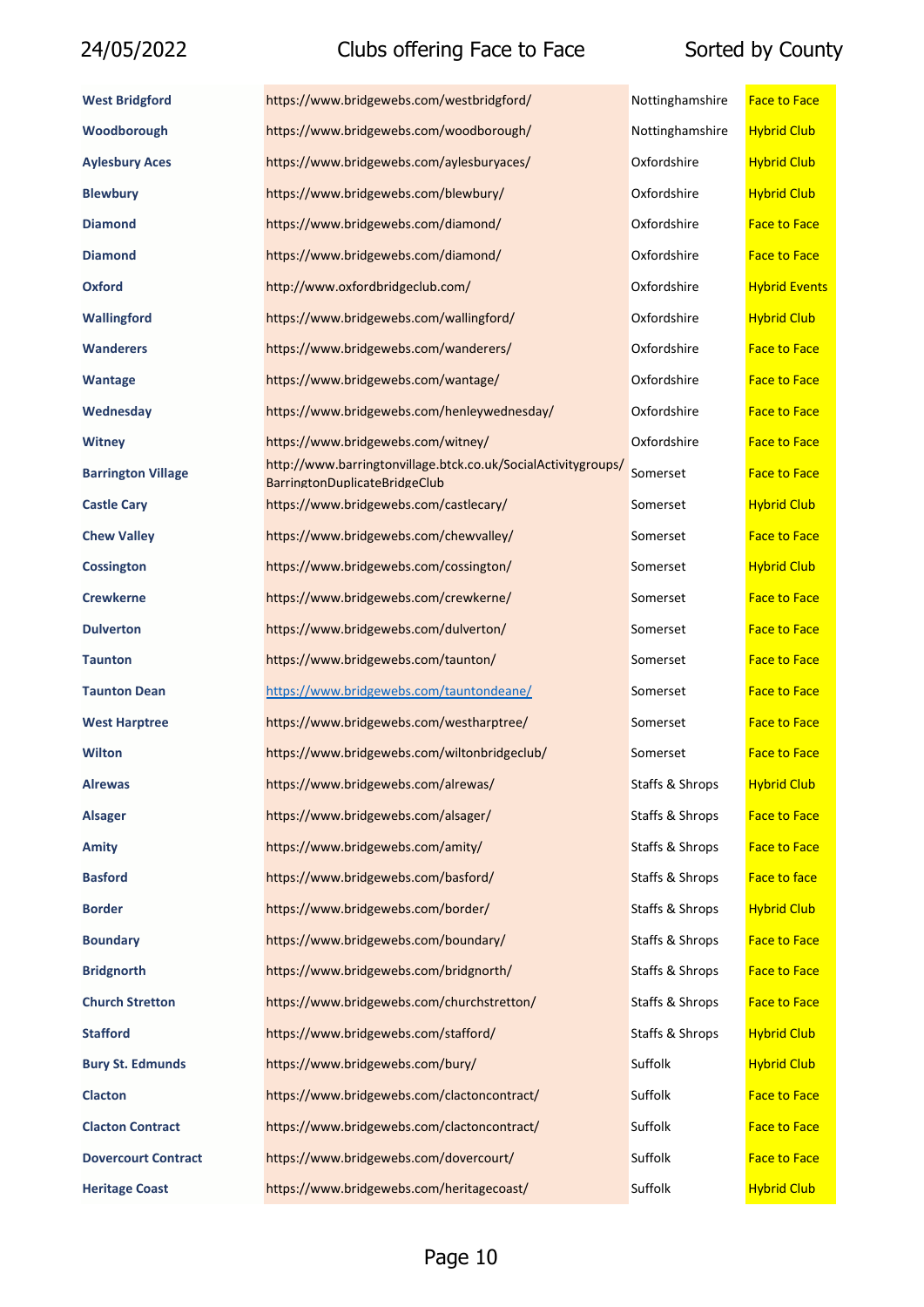| Langham                         | https://www.bridgewebs.com/langham/                | Suffolk | <b>Face to Face</b> |
|---------------------------------|----------------------------------------------------|---------|---------------------|
| <b>Mersea</b>                   | https://www.bridgewebs.com/mersea/                 | Suffolk | <b>Face to Face</b> |
| <b>Stansfield</b>               | https://www.bridgewebs.com/stansfield/             | Suffolk | <b>Hybrid Club</b>  |
| 1989                            | https://www.bridgewebs.com/1989/                   | Surrey  | <b>Face to Face</b> |
| 2220                            | https://www.bridgewebs.com/2220/                   | Surrey  | <b>Face to Face</b> |
| <b>A22 Friendly</b>             | https://www.bridgewebs.com/a22friendly/            | Surrey  | <b>Face to Face</b> |
| Acacia                          | https://www.bridgewebs.com/acacia/                 | Surrey  | <b>Face to Face</b> |
| <b>Allingham</b>                | https://www.bridgewebs.com/allingham/              | Surrey  | <b>Face to Face</b> |
| <b>Ashford and District</b>     | https://www.bridgewebs.com/ashfordsurrey/          | Surrey  | <b>Face to Face</b> |
| <b>Bletchingley</b>             | https://www.bridgewebs.com/bletchingley/           | Surrey  | <b>Face to Face</b> |
| <b>Bookham</b>                  | https://www.bridgewebs.com/bookhamafternoon/       | Surrey  | <b>Face to Face</b> |
| <b>Bridgepedia</b>              | https://www.bridgewebs.com/bridgepedia/            | Surrey  | <b>Face to Face</b> |
| <b>Brook</b>                    | https://www.bridgewebs.com/brook/                  | Surrey  | <b>Face to Face</b> |
| <b>Buckland</b>                 | https://www.bridgewebs.com/buckland/               | Surrey  | <b>Hybrid Club</b>  |
| <b>By the Wey</b>               | https://www.bridgewebs.com/bythewey/               | Surrey  | <b>Face to Face</b> |
| <b>Camberley</b>                | https://www.bridgewebs.com/camberley/              | Surrey  | <b>Hybrid Club</b>  |
| Caterham                        | https://www.bridgewebs.com/caterham/               | Surrey  | <b>Hybrid Club</b>  |
| <b>Church Hill</b>              | https://www.bridgewebs.com/churchhill/             | Surrey  | <b>Hybrid Club</b>  |
| Claygate                        | https://www.bridgewebs.com/claygate/               | Surrey  | <b>Face to Face</b> |
| <b>Clockhouse</b>               | https://www.bridgewebs.com/clockhouse/             | Surrey  | <b>Face to Face</b> |
| <b>Cobham-Heath</b>             | https://www.bridgewebs.com/cobhamheath/            | Surrey  | <b>Face to Face</b> |
| <b>Coulsdon Card Fellowship</b> | https://www.bridgewebs.com/coulsdoncardfellowship/ | Surrey  | <b>Face to Face</b> |
| <b>Cranleigh</b>                | https://www.bridgewebs.com/cranleigh/              | Surrey  | <b>Face to Face</b> |
| <b>Cranleigh U3A</b>            | https://www.bridgewebs.com/cranleighu3a/           | Surrey  | <b>Face to Face</b> |
| <b>Oxted</b>                    | https://www.bridgewebs.com/oxted/                  | Surrey  | <b>Face to Face</b> |
| <b>Richmond</b>                 | https://www.bridgewebs.com/richmond/               | Surrey  | <b>Hybrid Club</b>  |
| <b>South Croydon</b>            | https://www.bridgewebs.com/southcroydon/           | Surrey  | <b>Face to Face</b> |
| Wimbledon                       | https://www.bridgewebs.com/wimbledon/              | Surrey  | <b>Hybrid Club</b>  |
| <b>ABCD Henfield</b>            | https://www.bridgewebs.com/abcdhenfield/           | Sussex  | <b>Face to Face</b> |
| <b>Avenue</b>                   | https://www.bridgewebs.com/avenue/                 | Sussex  | <b>Hybrid Club</b>  |
| <b>Bailey</b>                   | https://www.bridgewebs.com/bailey/                 | Sussex  | <b>Face to Face</b> |
| <b>Bexhill</b>                  | https://www.bridgewebs.com/bexhill/                | Sussex  | <b>Face to Face</b> |
| <b>Burwash Duplicate</b>        | https://www.bridgewebs.com/burwash/                | Sussex  | <b>Face to Face</b> |
| <b>Buxted Park</b>              | https://www.bridgewebs.com/buxtedparkuckfield/     | Sussex  | <b>Face to Face</b> |
| <b>Chichester</b>               | https://www.bridgewebs.com/chichester/             | Sussex  | <b>Hybrid Club</b>  |
| <b>Cooden Beach Golf</b>        | https://www.bridgewebs.com/coodenbeachgolf/        | Sussex  | <b>Face to Face</b> |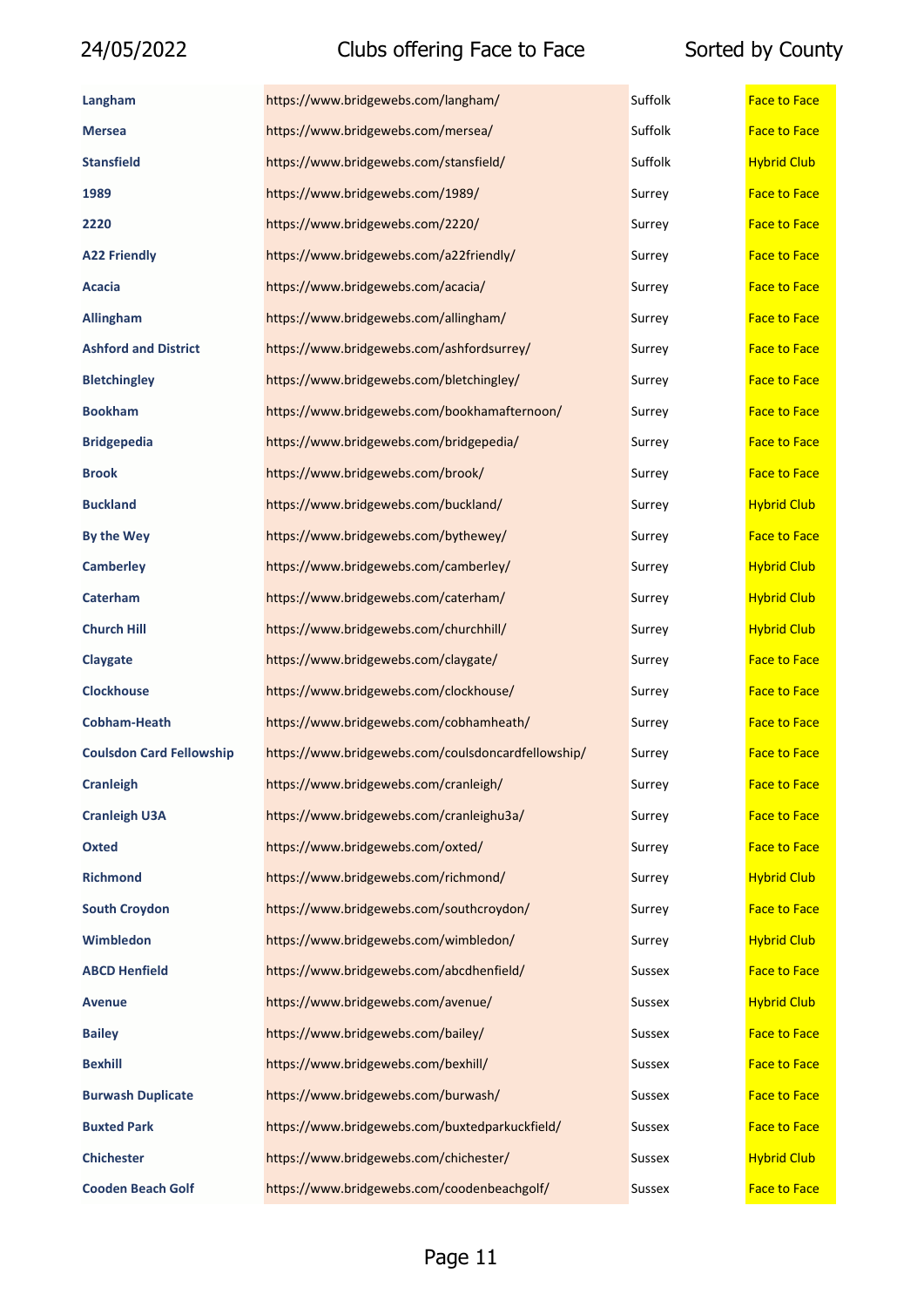| <b>Crawley</b>                                     | https://www.bridgewebs.com/crawley/            | Sussex         | <b>Hybrid Club</b>   |
|----------------------------------------------------|------------------------------------------------|----------------|----------------------|
| <b>Cross in Hand</b>                               | https://www.bridgewebs.com/crossinhand/        | Sussex         | <b>Hybrid Club</b>   |
| Crowborough                                        | https://www.bridgewebs.com/crowborough/        | Sussex         | <b>Face to Face</b>  |
| <b>Downs</b>                                       | https://www.bridgewebs.com/downs/              | Sussex         | <b>Face to Face</b>  |
| <b>Eastbourne</b>                                  | https://www.bridgewebs.com/eastbourne/         | Sussex         | <b>Hybrid Club</b>   |
| <b>Eastbourne Soveriegn</b><br><b>Harbour</b>      | https://www.bridgewebs.com/sovereignharbour/   | Sussex         | <b>Face to Face</b>  |
| <b>Forest Row</b>                                  | https://www.bridgewebs.com/forestrow/          | <b>Sussex</b>  | <b>Face to Face</b>  |
| <b>Forest Row</b>                                  | https://www.bridgewebs.com/forestrow/          | Sussex         | <b>Face to Face</b>  |
| <b>Hearts of Sussex</b>                            | https://www.bridgewebs.com/heartssussexonline/ | <b>Sussex</b>  | <b>Hybrid Club</b>   |
| <b>Horsham</b>                                     | https://www.bridgewebs.com/horsham/            | Sussex         | <b>Hybrid Club</b>   |
| Rottingdean                                        | https://www.bridgewebs.com/rottingdean/        | <b>Sussex</b>  | <b>Face to Face</b>  |
| <b>Southwater</b>                                  | https://www.bridgewebs.com/southwater/         | <b>Sussex</b>  | <b>Face to Face</b>  |
| <b>The Bognor</b>                                  | https://www.bridgewebs.com/thebognorclub/      | Sussex         | <b>Face to Face</b>  |
| <b>Worthing</b>                                    | http://www.worthingbridgeclub.co.uk/           | <b>Sussex</b>  | <b>Hybrid Club</b>   |
| <b>All Saints</b>                                  | https://www.bridgewebs.com/allsaints/          | Warwickshire   | <b>Face to Face</b>  |
| Arden                                              | https://www.bridgewebs.com/arden/              | Warwickshire   | <b>Face to Face</b>  |
| <b>Atherston</b>                                   | https://www.bridgewebs.com/atherstonebc/       | Warwickshire   | <b>Face to Face</b>  |
| <b>Coventry &amp; North</b><br><b>Warwickshire</b> | https://www.bridgewebs.com/cnwbc/              | Warwickshire   | <b>Hybrid Club</b>   |
| <b>Edgbaston Priory</b>                            | https://www.bridgewebs.com/edgbastonpriory/    | Warwickshire   | <b>Hybrid Club</b>   |
| <b>Kenilworth</b>                                  | https://www.bridgewebs.com/kenilworth/         | Warwickshire   | <b>Hybrid Club</b>   |
| <b>Northfield</b>                                  | https://www.bridgewebs.com/northfield/         | Warwickshire   | <b>Face to Face</b>  |
| <b>Rugby</b>                                       | https://www.bridgewebs.com/rugby               | Warwickshire   | <b>Hybrid Club</b>   |
| <b>Stratford-Upon-Avon</b>                         | https://www.bridgewebs.com/stratford/          | Warwickshire   | <b>Hybrid Club</b>   |
| <b>Sutton Coldfield</b>                            | https://www.bridgewebs.com/suttoncoldfield/    | Warwickshire   | <b>Hybrid Club</b>   |
| <b>West Midlands</b>                               | https://www.bridgewebs.com/westmids/           | Warwickshire   | <b>Face to Face</b>  |
| <b>Kendal</b>                                      | https://www.bridgewebs.com/kendal/             | Westmorland    | <b>Hybrid Club</b>   |
| Windermere                                         | https://www.bridgewebs.com/windermere/         | Westmorland    | <b>Face to Face</b>  |
| 59                                                 | https://www.bridgewebs.com/59club/             | Wiltshire      | <b>Face to Face</b>  |
| <b>Avonside</b>                                    | https://www.bridgewebs.com/avonside/           | Wiltshire      | <b>Face to Face</b>  |
| <b>Bath</b>                                        | https://www.bridgewebs.com/bath/               | Wiltshire      | <b>Hybrid Club</b>   |
| Chippenham                                         | https://www.bridgewebs.com/chippenham/         | Wiltshire      | <b>Hybrid Events</b> |
| <b>Bredon</b>                                      | https://www.bridgewebs.com/bredon/             | Worcestershire | <b>Face to Face</b>  |
| <b>Bromsgrove</b>                                  | https://www.bridgewebs.com/bromsgrove/         | Worcestershire | <b>Face to Face</b>  |
| <b>Droitwich</b>                                   | https://www.bridgewebs.com/droitwich/          | Worcestershire | <b>Hybrid Club</b>   |
| <b>Eckington</b>                                   | https://www.bridgewebs.com/eckington/          | Worcestershire | <b>Face to Face</b>  |
| Evesham                                            | https://www.bridgewebs.com/evesham/            | Worcestershire | <b>Face to Face</b>  |

| ıssex          | <b>Hybrid Club</b>  |
|----------------|---------------------|
| ıssex          | <b>Hybrid Club</b>  |
| ıssex          | <b>Face to Face</b> |
| ıssex          | <b>Face to Face</b> |
| issex          | <b>Hybrid Club</b>  |
| ıssex          | <b>Face to Face</b> |
| ıssex          | <b>Face to Face</b> |
| ıssex          | <b>Face to Face</b> |
| ıssex          | <b>Hybrid Club</b>  |
| ıssex          | <b>Hybrid Club</b>  |
| issex          | <b>Face to Face</b> |
| ıssex          | <b>Face to Face</b> |
| ıssex          | <b>Face to Face</b> |
| issex          | <b>Hybrid Club</b>  |
| 'arwickshire   | <b>Face to Face</b> |
| 'arwickshire   | <b>Face to Face</b> |
| 'arwickshire   | <b>Face to Face</b> |
| 'arwickshire   | <b>Hybrid Club</b>  |
| 'arwickshire   | <b>Hybrid Club</b>  |
| 'arwickshire   | <b>Hybrid Club</b>  |
| 'arwickshire   | <b>Face to Face</b> |
| 'arwickshire   | <b>Hybrid Club</b>  |
| 'arwickshire   | <b>Hybrid Club</b>  |
| 'arwickshire   | <b>Hybrid Club</b>  |
| 'arwickshire   | <b>Face to Face</b> |
| 'estmorland    | <b>Hybrid Club</b>  |
| 'estmorland    | <b>Face to Face</b> |
| 'iltshire      | <b>Face to Face</b> |
| 'iltshire      | <b>Face to Face</b> |
| 'iltshire      | <b>Hybrid Club</b>  |
| 'iltshire      | <b>Hybrid Event</b> |
| 'orcestershire | <b>Face to Face</b> |
| 'orcestershire | <b>Face to Face</b> |
| 'orcestershire | <b>Hybrid Club</b>  |
| 'orcestershire | <b>Face to Face</b> |
| 'orcestershire | <b>Face to Face</b> |